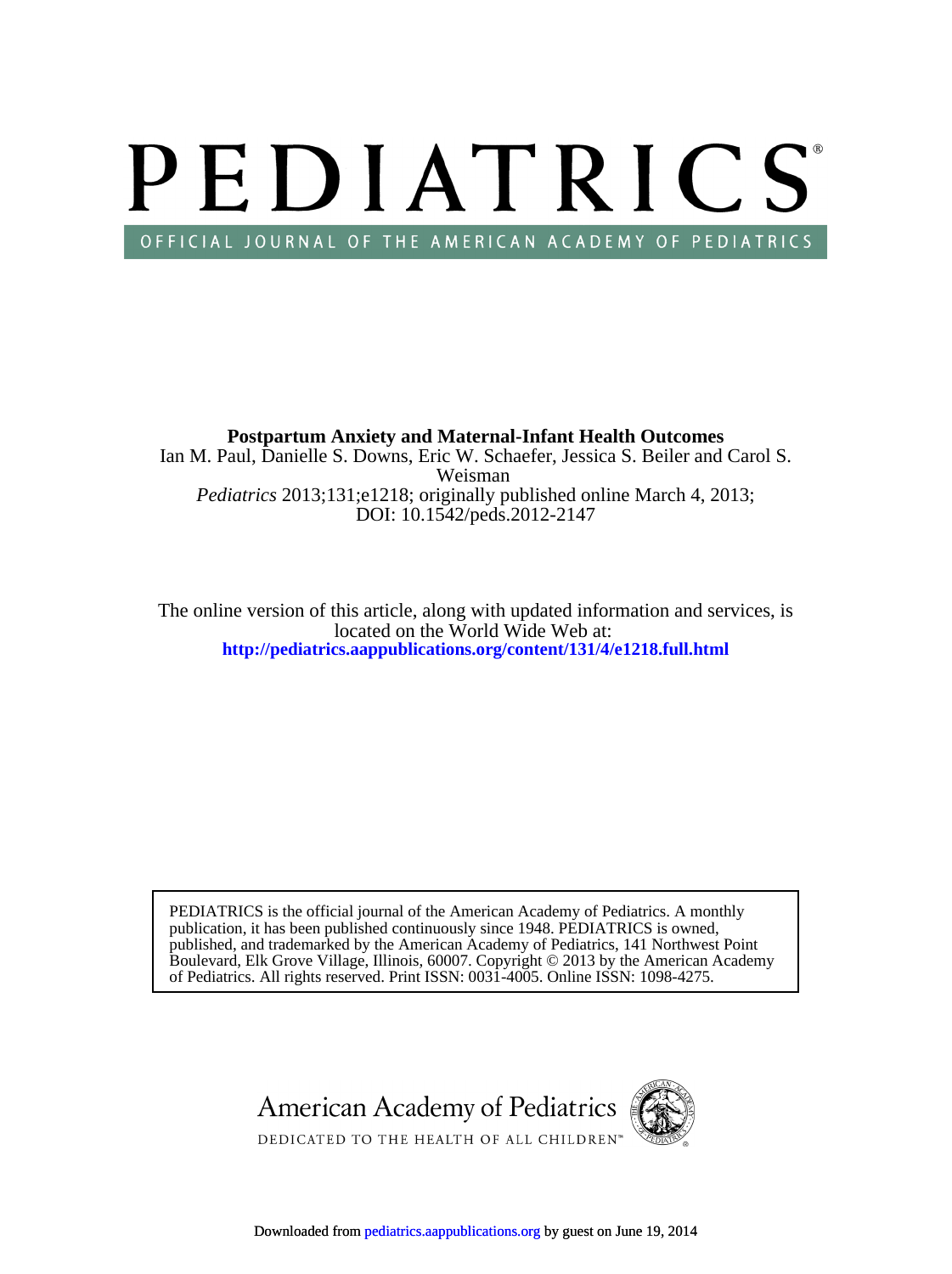# Postpartum Anxiety and Maternal-Infant Health Outcomes

WHAT'S KNOWN ON THIS SUBJECT: Guidelines encourage pediatric health care providers to aid in identifying women with postpartum depression but not postpartum anxiety, yet the major life event of childbirth can be anxiety provoking for many women.

**WHAT THIS STUDY ADDS:** During the postpartum hospital stay, anxiety was far more common than depression among breastfeeding women. Anxiety remained more common for the 6 months after childbirth, and was associated with increased health care use and reduced breastfeeding duration, particularly among primiparous women.

# abstract

**OBJECTIVE:** Postpartum anxiety screening does not typically occur, despite changes in life roles and responsibility after childbirth. We sought to determine the prevalence of postpartum anxiety during the maternity hospitalization and its associations with maternal and child outcomes. We further aimed to compare correlates of anxiety with correlates of depression.

METHODS: For a randomized controlled trial of mothers with "well" newborns  $\geq$  34 weeks' gestation comparing 2 post–hospital discharge care models, mothers completed baseline in-person interviews during the postpartum stay and telephone surveys at 2 weeks, 2 months, and 6 months to assess health care use, breastfeeding duration, anxiety, and depression. All participants intended to breastfeed. State anxiety scores  $\geq$ 40 on the State Trait Anxiety Inventory (STAI) and depression scores  $\geq$  12 on the Edinburgh Postnatal Depression Survey (EPDS) were considered positive.

RESULTS: A total of 192 (17%) of 1123 participating mothers had a positive baseline STAI; 62 (6%) had a positive EPDS. Primiparity was associated with a positive STAI (20% vs 15%,  $P = .02$ ), but not a positive EPDS (4% vs 7%,  $P = .05$ ). Positive STAI scores were associated with cesarean delivery (22% vs 15%,  $P = .001$ ), reduced duration of breastfeeding ( $P = .003$ ), and increased maternal, but not infant total unplanned health care utilization within 2 weeks of delivery ( $P = .001$ ). Positive STAI scores occurred more frequently than positive EPDS scores at each assessment through 6 months postpartum.

CONCLUSIONS: Postpartum state anxiety is a common, acute phenomenon during the maternity hospitalization that is associated with increased maternal health care utilization after discharge and reduced breastfeeding duration. State anxiety screening during the postpartum stay could improve these outcomes. Pediatrics 2013;131:e1218–e1224

AUTHORS: Ian M. Paul, MD, MSc,<sup>a,b</sup> Danielle S. Downs, PhD,<sup>c,d</sup> Eric W. Schaefer, MS,<sup>b</sup> Jessica S. Beiler, MPH,<sup>a</sup> and Carol S. Weisman, PhDb,d

Departments of <sup>a</sup>Pediatrics, <sup>b</sup>Public Health Sciences, and dObstetrics and Gynecology, Penn State College of Medicine, Hershey, Pennsylvania; and <sup>c</sup>Department of Kinesiology, Penn State College of Health and Human Development, University Park, Pennsylvania

#### KEY WORDS

postpartum depression, postpartum anxiety, health care utilization, breastfeeding, maternal-child health

#### ABBREVIATIONS

EPDS—Edinburgh Postnatal Depression Survey HNV—home nursing visit OBC—office-based care STAI—State Trait Anxiety Inventory

Dr Paul conceptualized and designed the study, and drafted the initial manuscript; Dr Downs conceptualized the use of the primary outcome measurement tool for this manuscript; Mr Schaefer carried out the initial analyses; Ms Beiler participated in conceptualizing the study design and coordinated the trial's execution; Dr Weisman served as a mentor for this project and participated in conceptualizing the study design; Drs Downs, Schaefer, Beiler, and Weisman reviewed and revised the manuscript; and all authors approved the final manuscript as submitted.

This trial has been registered at [www.clinicaltrials.gov](http://www.clinicaltrials.gov) (identifier NCT 00360204).

www.pediatrics.org/cgi/doi/10.1542/peds.2012-2147

doi:10.1542/peds.2012-2147

Accepted for publication Nov 27, 2012

Address correspondence to Ian M. Paul, MD, MSc, Penn State College of Medicine, Pediatrics, HS83, 500 University Dr, Hershey, PA 17033. E-mail: [ipaul@psu.edu](mailto:ipaul@psu.edu)

PEDIATRICS (ISSN Numbers: Print, 0031-4005; Online, 1098-4275).

Copyright © 2013 by the American Academy of Pediatrics

FINANCIAL DISCLOSURE: The authors have indicated they have no financial relationships relevant to this article to disclose.

FUNDING: Supported by grant R40 MC 06630 from the Maternal Child Health Bureau (Title V, Social Security Act), Health Resources and Services Administration, Department of Health and Human Services. Additional support was provided by the Children's Miracle Network.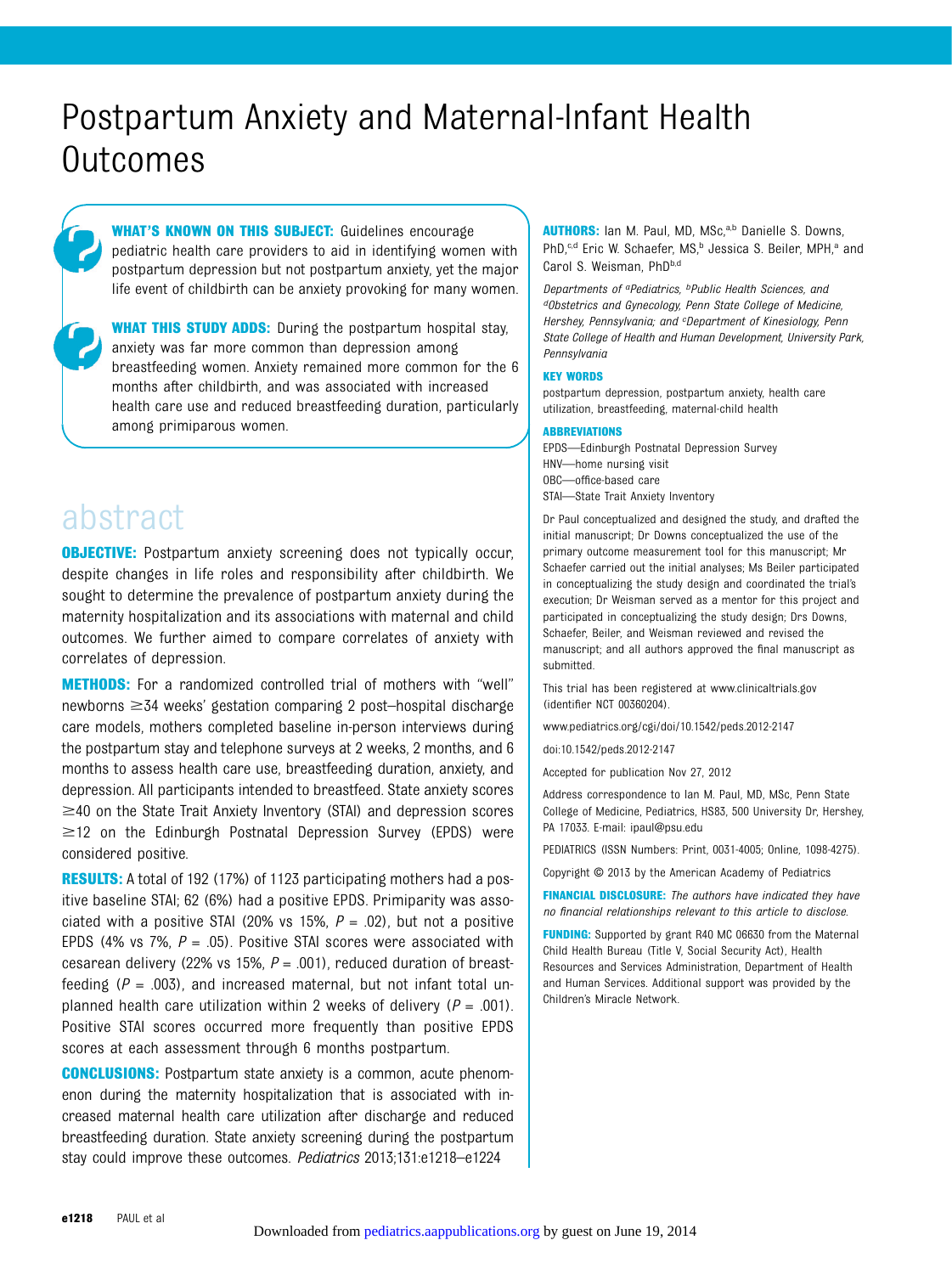The American Academy of Pediatrics strongly encourages pediatricians to routinely screen for postpartum depression among mothers of their infant patients.1 This recommendation is logical given the prevalence of postpartum depression, its effects on families and parenting, and the frequent encounters that pediatricians have with mothers in the year after childbirth.

Although postpartum depression is common and classically does not acutely present in the first days after childbirth, the major life event of childbirth and the immediate change in life roles and responsibilities after the birth of a child may be anxiety provoking. Despite this, and the anecdotally obvious anxious behavior of many new parents, routine screening for postpartum anxiety does not typically occur during the maternity stay, although some have called for such screening of new and expectant mothers.2–<sup>4</sup>

As summarized by Spielberger,<sup>5</sup> anxiety refers to an unpleasant emotional state or condition. Spielberger<sup>5</sup> and others have further described different components of anxiety, which includes an individual's proneness to anxiety or "trait anxiety" and a more acute phenomenon in response to a perceived stressful, dangerous, or threatening situation, which is labeled, "state anxiety." Therefore, using data from a large, prospective clinical trial that compared 2 models of mother-infant health care delivery after discharge from the maternity-nursery hospitalization,<sup>6</sup> we sought to determine the prevalence of maternal state anxiety during the postpartum hospital stay and its associations with maternal and child health outcomes. We also aimed to compare perinatal clinical correlates of anxiety with perinatal clinical correlates of depression during the postpartum hospital stay.

### METHODS

#### **Participants**

Mother-newborn dyads with deliveries at the Penn State Milton S. Hershey Medical Center (Hershey, PA) between September 12, 2006, and August 1, 2009, were screened for participation in the Nurses for Infants Through Teaching and Assessment after the Nursery study.6 Briefly, this study's primary goal was to compare office-based care (OBC) with an alternative care model using a home nursing visit (HNV) as the initial postdischarge encounter for "well" breastfeeding newborns and mothers after the maternity/nursery hospitalization. Eligible newborns were singletons and twins born at  $\geq 34$ weeks' gestational age to Englishspeaking mothers attempting to breastfeed during the maternity hospital stay and with intent to continue breastfeeding after discharge. Additional inclusion/exclusion criteria and other details are provided in the study's primary outcome manuscript.6 The study was approved by Penn State College of Medicine's Human Subjects Protection Office, and registered at [http://www.](http://www.clinicaltrials.gov) [clinicaltrials.gov](http://www.clinicaltrials.gov) before the first participant's enrollment.

#### Study Design

A total of 1154 participating mothers and their newborns were randomized to either the OBC or HNV groups after informed consent was obtained. After recommendations of 2 American Academy of Pediatrics policy statements at the time the trial began, $7,8$  HNVs were scheduled to occur within 48 hours of discharge, typically 3 to 5 days after childbirth. All HNVs were conducted by 1 of 7 maternal-child health nurses employed by a single, private home health nurse organization. Before hospital discharge, an office visit was also scheduled for HNV group newborns ∼1 week after the HNV to establish a medical home for the newborn and to

ensure recovery from expected, initial weight loss after birth. Depending on individual circumstances (eg, day of week, gestational age, early discharge), these visits were scheduled to occur 5 to 14 days after birth. Postdischarge visit timing for OBC newborns was determined by the newborn nursery physician, and maternal office follow-up was scheduled by the obstetricians for both study groups. HNVs followed a standard, maternal/child newborn visit protocol that included anticipatory guidance topics for both the mother and the infant. OBC was provided by pediatric primary care providers and obstetricians for infants and mothers, respectively.

# Data Collection and Outcome **Measures**

During the maternity/nursery hospital stay, maternal interviews and hospital chart abstractions were conducted for baseline data collection, including demographics, pregnancy and birth history, and selected surveys. Telephone interviews with mothers were then conducted by study coordinators blinded to study group 2 weeks, 2 months, and 6 months after childbirth. The primary outcome for this analysis, state maternal anxiety, was assessed at baseline and at telephone assessments by using the state version of the validated State-Trait Anxiety Inventory (STAI)<sup>5</sup> with a score  $\geq$ 40 serving as a positive screen, as has been done previously.9,10 Maternal postpartum depression screens using the validated Edinburgh Postnatal Depression Survey (EPDS)11 also was conducted at the same time points with scores  $\geq 12$ indicating a positive screen. At telephone interviews only, we assessed participant health care utilization via maternal self-report and breastfeeding duration and exclusivity, measured using questions adapted from the Infant Feeding Practices Study II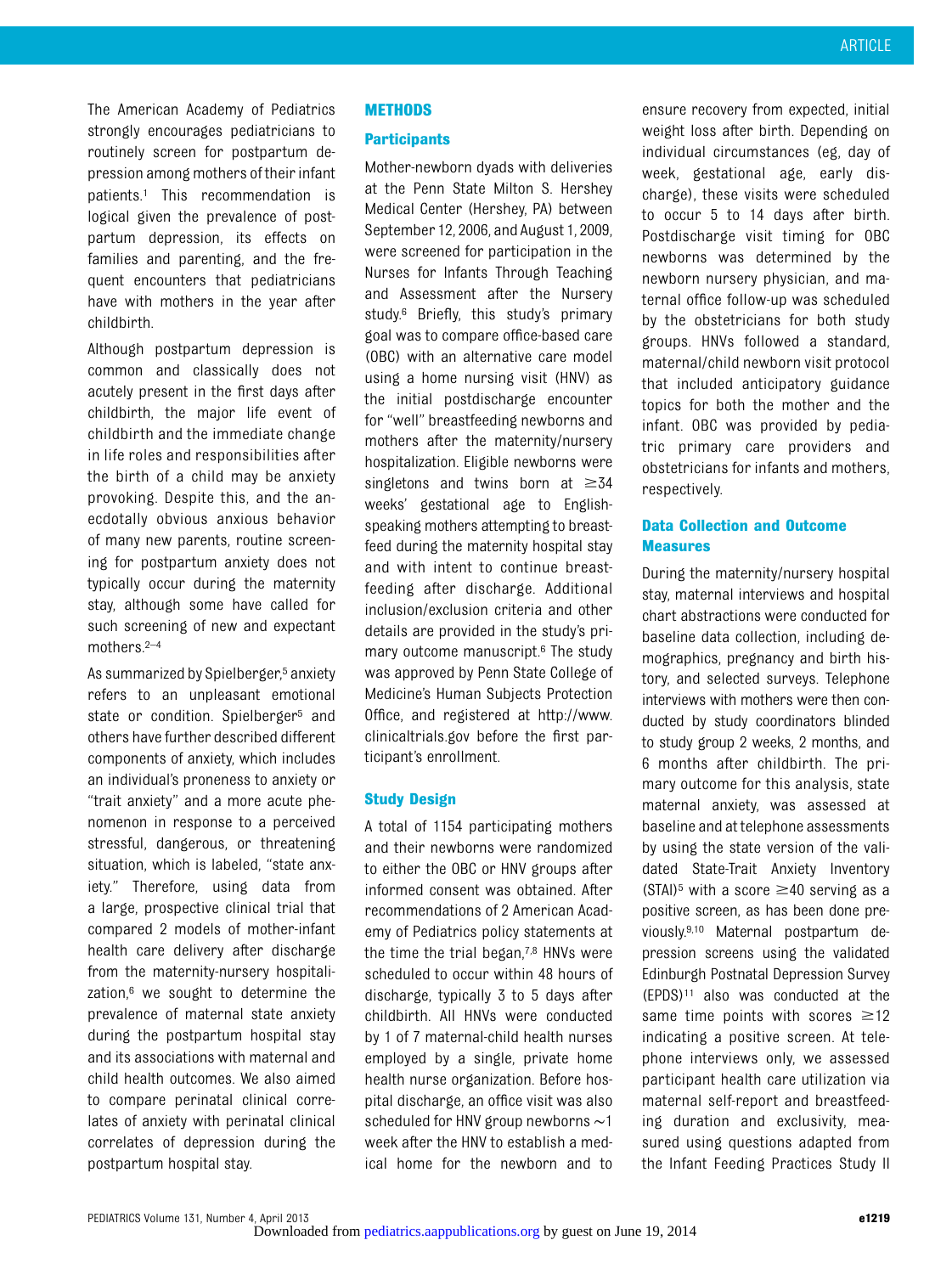Neonatal Questionnaire and Infant Month 2 Questionnaire.<sup>12</sup>

#### Statistical Analysis

Associations of positive anxiety and depression screens at baseline with each other, demographic, maternitynursery stay–related variables, and health care use were assessed by using  $\chi^2$  tests. A multivariable regression model was built to determine independent association with a positive anxiety screen at baseline. The relationship between anxiety and depression screen findings at baseline with breastfeeding duration was analyzed by using Kaplan-Meier methods.13 We investigated possible effects of the intervention by conducting all analyses adjusted for randomized study group but found no meaningful differences with the unadjusted results. Therefore, we reported all results unadjusted for study group. Of note, we previously have reported modest effects on breastfeeding duration for those randomized to the HNV group, but there was no effect of study group assignment on any other study outcome reported in the current analysis.6

### RESULTS

#### **Demographics**

From the entire study cohort of 1154 mothers, 15 participantswere excluded from the current analyses because they delivered twins and 16 were excluded because of missing baseline STAI and EPDS screens, leaving a cohort of 1123 mothers (Table 1). Among these 1123 new mothers, the mean maternal age was 29.0  $\pm$  5.5 years, and most women were married and non-Hispanic white. Nearly half were primiparous, and roughly one-third delivered by cesarean delivery. Their infants, 52.1% of whom were male, were born at a median of 39.3 weeks with a mean birth weight of 3.44  $\pm$  0.47 kg.

# Anxiety, Depression, and Associations at Baseline

The mean state anxiety score onthe STAI during the postpartum maternity hospital stay was  $31.0 \pm 8.6$  with 192 women (17.1%) screening positive for state anxiety with a score of 40 or more. This prevalence of a positive STAI was significantly more common than a positive EPDS, with only 62 (5.5%) scoring 12 or more on the depression screen ( $P < .0001$ ). The mean EPDS score was  $4.9 \pm 3.7$ . Forty-two women (3.7%) had positive STAI and EPDS at this baseline assessment, and scores for the 2 screening tests were moderately correlated with a correlation coefficient = 0.53 (95% confidence interval 0.49–0.57). Among the demographic and baseline characteristics, it was notable that primiparous women were more likely to have a positive baseline STAI than multiparous women (20% vs 15%,  $P = .02$ ), but less likely to have a positive baseline EPDS (4% vs 7%,  $P = .05$ ). New mothers delivering via cesarean delivery were more likely to screen positively for both state anxiety and depression compared with those delivering vaginally (STAI 22% vs 15%,  $P = .001$ ; EPDS 7% vs 5%,  $P = .07$ ). In a logistic regression model (Table 2), a positive baseline EPDS, parity, and delivery mode all remained significantly associated with a positive baseline state anxiety screen even after including parameters for education, marital status, mother's age, race/ethnicity, insurance status, infant's gestational age, infant's birth weight, and treatment group, of which only newborn birth weight was associated with a positive baseline STAI.

#### Health Care Use

Positive screening tests during the maternal hospital stayfor state anxiety and depression were examined for their association with health care use TABLE 1 Demographics and Baseline **Characteristics** 

| νιιαι ανισι ιδιινδ               |                 |
|----------------------------------|-----------------|
| Characteristic                   | Overall Cohort, |
|                                  | $n = 1123$      |
| Maternal age, mean (SD), y       | 29.0(5.5)       |
| Maternal race/ethnicity, n (%)   |                 |
| White, not Hispanic or Latino    | 946 (84.5)      |
| White, Hispanic or Latino        | 45 (4)          |
| Black, not Hispanic or Latino    | 62(5.5)         |
| Black, Hispanic or Latino        | 8(0.7)          |
| Asian                            | 49 (4.4)        |
| 0ther                            | 10(0.9)         |
| Marital status, n (%)            |                 |
| Married                          | 884 (79)        |
| Not married, living w/partner    | 100(8.9)        |
| Single                           | 126 (11.3)      |
| Other                            | 9(0.8)          |
| Education, n (%)                 |                 |
| Some high school                 | 29 (2.6)        |
| High school graduate             | 166 (14.8)      |
| Some college/technical school    | 280 (25.0)      |
| College graduate                 | 416 (37.1)      |
| Postgraduate training/degree     | 229 (20.4)      |
| Income, $n$ $(\%)$               |                 |
| $<$ \$25 000                     | 96 (8.5)        |
| \$25 000-\$49 999                | 206 (18.3)      |
| \$50 000-\$74 999                | 247 (22)        |
| \$75 000-\$99 999                | 216 (19.2)      |
| $\geq$ \$100 000                 | 237 (21.1)      |
| Missing/Refused/Don't know       | 121 (10.8)      |
| Health insurance, n (%)          |                 |
| Private health insurance         | 880 (79.1)      |
| Medicaid                         | 148 (13.3)      |
| Self-pay                         | 9(0.8)          |
| Other                            | 72 (6.5)        |
| None                             | 3(0.3)          |
| Prenatal class attendance, n (%) | 408 (36.3)      |
| Parity, n (%)                    |                 |
| Primiparous                      | 534 (47.6)      |
| Multiparous                      | 589 (52.4)      |
| Delivery type, n (%)             |                 |
| Vaginal                          | 770 (68.6)      |
| Cesarean                         | 353 (31.4)      |
| Randomized group                 |                 |
| 0BC                              | 559 (49.8)      |
| <b>HNV</b>                       | 564 (50.2)      |

within the first 14 days of childbirth (Table 3). Mothers with a positive STAI were significantly more likely to use hospital-based services (inpatient or emergency department,  $P = .03$ ). They were also more likely to have unplanned outpatient visits  $(P = .008)$ and 2 or more overall provider visits  $(P < .001)$ , whereas women with positive EPDS were only more likely to have unplanned outpatient visits  $(P = .009)$ . Multivariable logistic regression analyses adjusting for delivery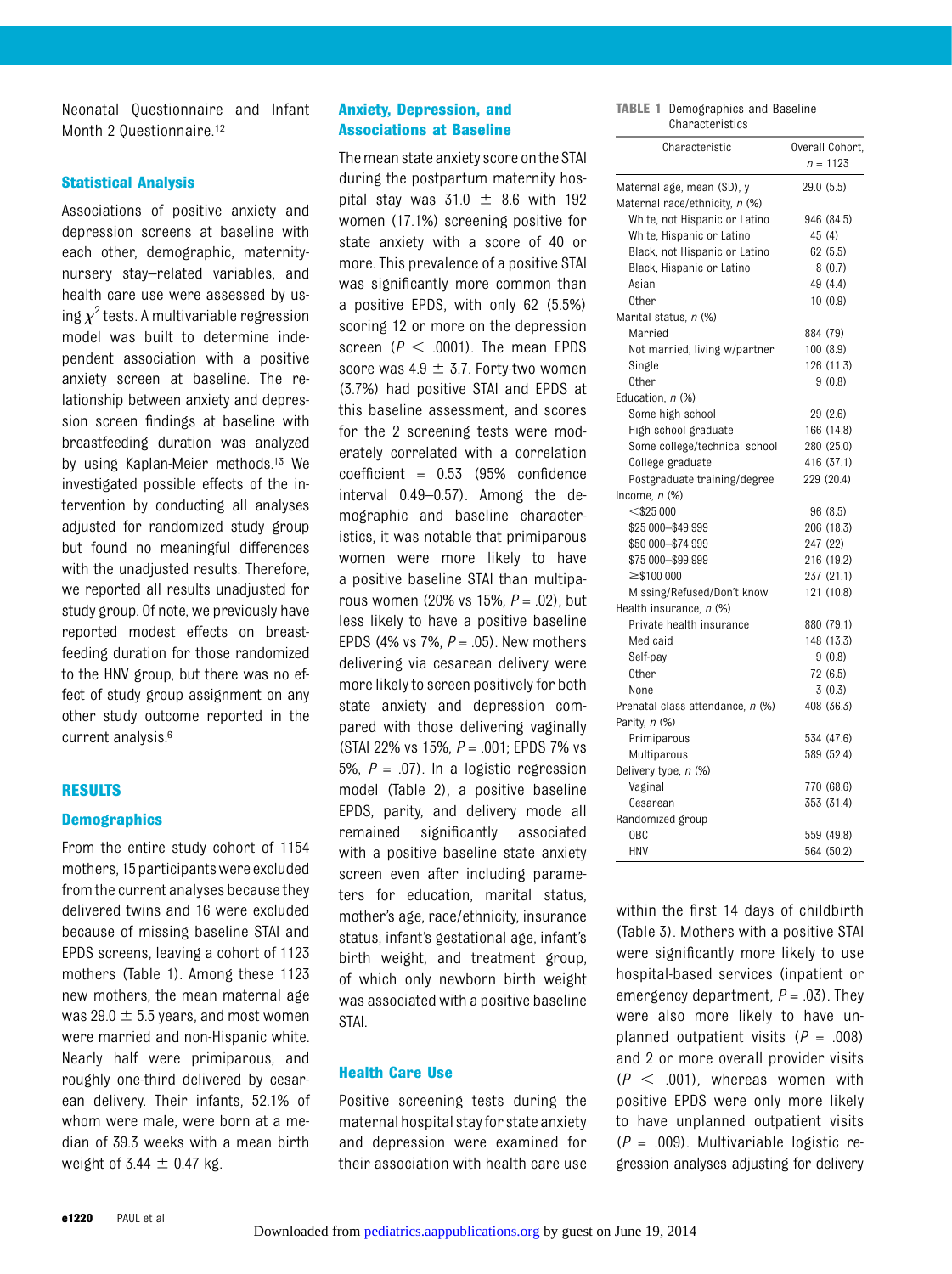|         |  |  |  | <b>TABLE 2</b> Parameter Estimates and 95% Confidence Intervals for Logistic Regression Model for |  |
|---------|--|--|--|---------------------------------------------------------------------------------------------------|--|
| Anxiety |  |  |  |                                                                                                   |  |

|                                | Odds Ratio (95% Confidence Interval) | P Value |
|--------------------------------|--------------------------------------|---------|
| Depression (EPDS $\geq$ 12)    |                                      |         |
| Yes                            | 14.4 (7.96-26.0)                     | < 0.01  |
| N <sub>0</sub>                 | (ref)                                |         |
| Parity                         |                                      |         |
| Primiparous                    | 1.57 (1.08-2.29)                     | .02     |
| Multiparous                    | (ref)                                |         |
| Delivery                       |                                      |         |
| Vaginal                        | (ref)                                |         |
| Cesarean                       | 1.46 (1.02-2.09)                     | .04     |
| Age, 1 y increase              | $0.99(0.95 - 1.03)$                  | .54     |
| Education                      |                                      |         |
| High school grad (or less)     | $0.76$ $(0.43 - 1.37)$               | .37     |
| Some college                   | $1.13(0.73 - 1.74)$                  | .59     |
| College grad (or more)         | (ref)                                |         |
| Marital status                 |                                      |         |
| Married                        | (ref)                                |         |
| Other (nonmarried)             | $1.27(0.77 - 2.10)$                  | .35     |
| Insurance                      |                                      |         |
| Private                        | (ref)                                |         |
| Other                          | $1.09(0.66 - 1.82)$                  | .73     |
| Race/Ethnicity                 |                                      |         |
| White/Non-Hispanic             | (ref)                                |         |
| Other                          | $0.92$ $(0.57 - 1.50)$               | .74     |
| Gestational age, 1-wk increase | $0.94$ $(0.81 - 1.10)$               | .45     |
| Birth weight, 1-kg increase    | $1.54(1.05 - 2.26)$                  | .03     |
| Randomized group               |                                      |         |
| <b>HNV</b>                     | $1.06(0.76 - 1.49)$                  | .74     |
| 0 <sub>BC</sub>                | (ref)                                |         |

mode and positive EPDS still revealed a significant relationship between positive STAI and use of hospitalbased services ( $P = .03$ ) and overall provider visits ( $P = .002$ ). Infants of women with positive STAI and EPDS scores did not have greater health care use in the first 2 weeks after delivery than those without positive screen results.

TABLE 3 Relationship Between Baseline Maternal Anxiety and Depression Screen Scores and Maternal-Infant Health Care Use Within 14 Days of Childbirth<sup>a</sup>

|                                                       | STAI < 40  | $STAI \geq 40$ , | P      | EPDS < 12  | $EPDS \geq 12$ , | P    |
|-------------------------------------------------------|------------|------------------|--------|------------|------------------|------|
|                                                       | $n = 931$  | $n = 192$        |        | $n = 1061$ | $n = 62$         |      |
| Maternal outcomes                                     |            |                  |        |            |                  |      |
| Readmission or emergency<br>department visit, $n$ (%) | 38 (4.3)   | 14(8.3)          | .03    | 50(5.0)    | 2(3.6)           | .64  |
| Unplanned outpatient visit, n (%)                     | 77(8.8)    | 26 (15.4)        | .008   | 92(9.3)    | 11(20.0)         | .009 |
| Total provider visits, n (%)                          |            |                  |        |            |                  |      |
| $\mathbf 0$                                           | 421 (48.0) | 71 (42.0)        | .036   | 471 (47.5) | 21 (38.2)        | .18  |
| 1                                                     | 375 (42.8) | 65 (38.5)        | .122   | 415 (41.9) | 25(45.5)         | .60  |
| 2 or more                                             | 81 (9.2)   | 33 (19.5)        | < 0.01 | 105(10.6)  | 9(16.4)          | .18  |
| Infant outcomes                                       |            |                  |        |            |                  |      |
| Readmission or emergency<br>department visit, n (%)   | 26(3.0)    | 5(3.0)           | 1.00   | 28 (2.8)   | 3(5.5)           | .26  |
| Unplanned outpatient visit, n (%)                     | 344 (39.1) | 77 (45.6)        | .12    | 400 (40.3) | 21 (38.2)        | .76  |
| Total provider visits, n (%)                          |            |                  |        |            |                  |      |
| $0$ or $1$                                            | 189 (21.5) | 27 (16.0)        | .05    | 207 (20.8) | 9(16.4)          | .42  |
| $\overline{2}$                                        | 421 (47.9) | 84 (49.7)        | .71    | 477 (48.0) | 28 (50.9)        | .69  |
| 3                                                     | 167 (19.0) | 31 (18.3)        | .55    | 189 (19.0) | 9(16.4)          | .62  |
| 4 or more                                             | 102 (11.6) | 27 (16.0)        | .22    | 120 (12.1) | 9(16.4)          | .35  |

a Missing data existed for 77 mothers and 75 infants.

#### **Breastfeeding**

A positive STAI duringthe maternity stay was associated with reduced breastfeeding duration during the first 6 months after childbirth ( $P = .003$ , Fig 1). Analyses stratified by parity and delivery mode indicate that this positive state anxiety screen was significantly associated with reduced breastfeeding duration in primiparous but not multiparous women and those delivering vaginally, but not via cesarean delivery. A positive EPDS was marginally associated with reduced breastfeeding duration  $(P = .06)$ , particularly among first-time mothers ( $P < .001$ ) and those delivering operatively  $(P =$ .03), but was not associated with breastfeeding duration among multiparous women and those delivering vaginally.

# Natural History of Anxiety and Depression Screens

The prevalence of a positive screen for state anxiety was highest during the postpartum hospital stay, as described previously, but sharply declined 2 weeks after delivery (Table 4). At the 2-week, 2-month, and 6-month assessment, the proportion of women with a positive STAI remained relatively consistent between 5.8% and 7.2%. Importantly, among the original cohort of 192 women with a positive screen at the baseline assessment during the postpartum hospital stay, only 17.7% (30 of 169) who completed the 2-week assessment still had a positive screening test for state anxiety.

For depression, the proportion of women with a positive EPDS at the baseline and 2-week assessment was similar at 5.5%. Among the 62 women with initial positive EPDS scores, 27.3% (15 of 55) reevaluated at 2 weeks were still positive. The overall cohort prevalence dropped at the 2-month and 6-month assessments, which showed positive EPDS rates at  $<$ 3%.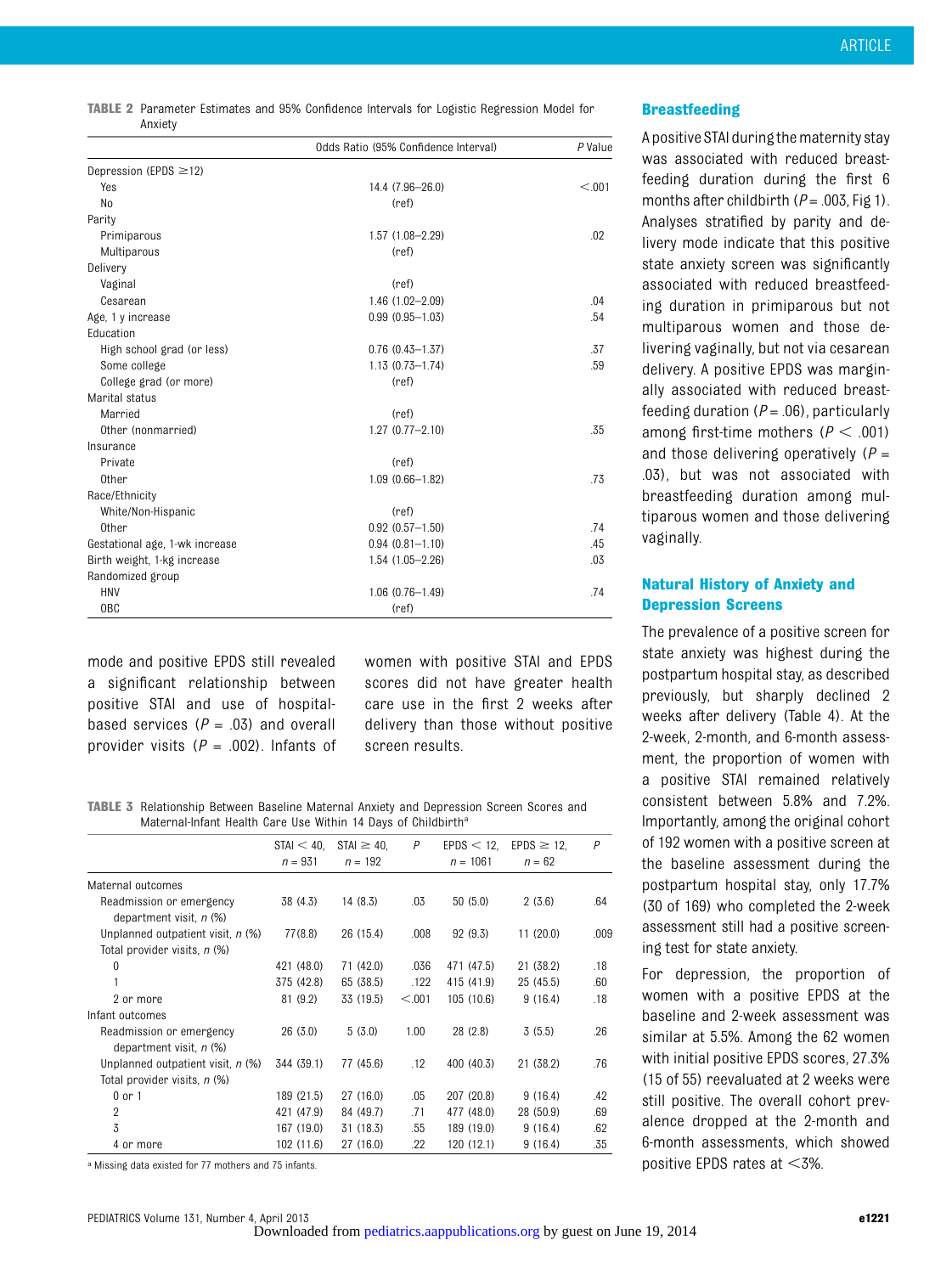

FIGURE 1

Kaplan-Meier plot of breastfeeding duration by anxiety screen group for the following: A, the entire cohort; B, subgroups stratified by parity; and C, subgroups stratified by delivery mode.

## **DISCUSSION**

Maternal state anxiety after childbirth is understandable, given the physical and emotional stress and lifestyle changes that occur after this major life event. The current analyses confirm the anecdotal experiences of many clinicians by demonstrating that state anxiety is indeed common for women during the postpartum hospital stay. Importantly, they also reveal an association with increased maternal health care use and reduced breastfeeding duration, particularly for first-time mothers. The results also demonstrate that although state anxiety and depression screening scores are moderately correlated, in most instances the 2 conditions affect different women with very few having positive screens for both.

These findings corroborate the evidence from the only other study to our knowledge that assessed state anxiety before maternity hospital stay discharge.10 In that study, Britton10 reported that 1 in 4 women had a positive STAI before discharge. The positive screens were associated with maternal perception of perinatal stress and negatively associated with mastery (defined as self-perception of being in control of the forces affecting their life), marital satisfaction, and choice of infant health care provider, all variables not specifically collected in the current trial.

Although state anxiety symptoms may occur at various times throughout pregnancy and in general increase during pregnancy,14 Breitkopf et al15 have shown that they may not appear until the postpartum period. Although Britton<sup>16</sup> reported that maternal state anxiety increased to a prevalence of  $>30\%$  at 1 month postpartum, our data are similar to that of Dipietro et al,14 which show a decreasing proportion of state anxiety symptoms during in the weeks and months after delivery, as might be expected as mothers adapt to their new life role.

Regarding our findings of increased maternal health care use among women with positive baseline screenings for state anxiety, no previous study to our knowledge has explicitly evaluated this prospectively beginning during the postpartum hospital stay, although retrospective associations between maternal mental health diagnoses and health care use have been studied. For example, an Australian study found that women with EPDS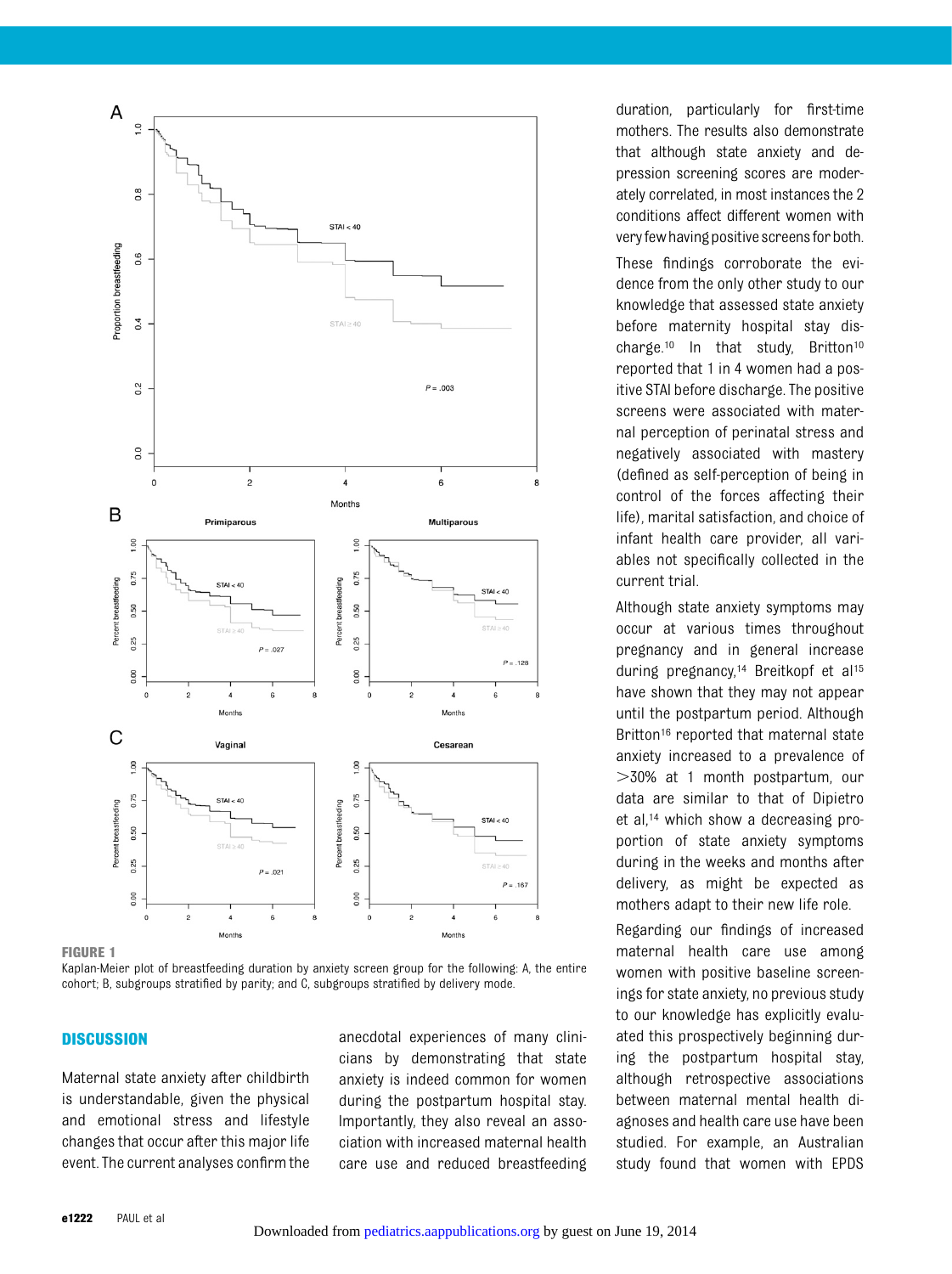|  |  |  |  | <b>TABLE 4</b> Maternal Anxiety and Depression Scores in the First 6 Months After Childbirth |  |  |  |  |  |  |  |  |  |
|--|--|--|--|----------------------------------------------------------------------------------------------|--|--|--|--|--|--|--|--|--|
|--|--|--|--|----------------------------------------------------------------------------------------------|--|--|--|--|--|--|--|--|--|

|                                 | Baseline $n = 1123$ | 2 wk $n = 1049$ | 2 mo $n = 985$ | 6 mo $n = 936$ |
|---------------------------------|---------------------|-----------------|----------------|----------------|
| STAI score, mean (SD)           | 31.0(8.6)           | 26.7(7.3)       | 25.9 (7.2)     | 26.0(7.8)      |
| $STAI \ge 40$ , n (%)           | 192 (17.1)          | 72 (6.9)        | 57 (5.8)       | 67 (7.2)       |
| EPDS score, mean (SD)           | 4.9(3.7)            | 4.4(3.7)        | 3.4(3.3)       | 3.4(3.3)       |
| $EPDS \ge 12$ , n $\frac{9}{6}$ | 62(5.5)             | 57 (5.5)        | 26(2.6)        | 27(2.9)        |

scores of  $\geq$  12 at 4 months postpartum had increased health care use for themselves and their infants in the period since childbirth.17 Similar results were discovered in other trials with vastly different demographics.18,19 One further study demonstrates a limitation of the current report. Mandl et al<sup>20</sup> found that neonatal health care use predicted the higher levels of maternal depressive symptoms, and this finding could suggest the reverse mechanism from what we are proposing; that is, increased perinatal morbidity, including difficulty with breastfeeding, is the source of the state anxiety. Although our data are unable to determine the direction of the association, and also unfortunately did not have the capability to monitor health care use for the entire 6-month follow-up period of the study,

this is a potential area for future research to evaluate directionality of this association.

Our findings of worse breastfeeding outcomes for women with positive state anxiety and depression screens are consistent with several other trials.<sup>18,21-24</sup> Dewey25 proposed a mechanism for this association. She hypothesizes that impairment of the milk ejection reflex via a reduction of oxytocin release results when women are under either physical or mental stress, although it is acknowledged that difficulty with lactation could itself be a major source of state anxiety.

In addition to the limitations already stated, this study was conducted at a single health center where women were mostly white and relatively few were low income. Further, we had no data on prenatal or prepregnancy state anxiety and depression, and could not account forwhether cesarean deliveries were planned or unplanned in many cases. Last, and perhaps most importantly, our cohort consisted entirely of women intending to breastfeed during the postpartum hospital stay. Although this is representative of most women in the United States, our findings cannot be generalized to mothers intending to formula feed their newborns.

### **CONCLUSIONS**

Postpartum state anxiety is very common during the maternity hospitalization and is far more prevalent than depression in the first days after childbirth. Its association with adverse maternal and child health outcomes makes it relevant for both maternal and pediatric health care providers, who have ample opportunity, to screen for state anxiety and potentially intervene, particularly among those most affected, such as first-time mothers.

#### REFERENCES

- 1. Earls MF; Committee on Psychosocial Aspects of Child and Family Health American Academy of Pediatrics. Incorporating recognition and management of perinatal and postpartum depression into pediatric practice. Pediatrics. 2010;126(5):1032–1039
- 2. Matthey S, Barnett B, Howie P, Kavanagh DJ. Diagnosing postpartum depression in mothers and fathers: whatever happened to anxiety? J Affect Disord. 2003;74(2):139–147
- 3. Skouteris H, Wertheim EH, Rallis S, Milgrom J, Paxton SJ. Depression and anxiety through pregnancy and the early postpartum: an examination of prospective relationships. J Affect Disord. 2009;113(3):303–308
- 4. Zelkowitz P, Papageorgiou A. Maternal anxiety: an emerging prognostic factor in neonatology. Acta Paediatr. 2005;94(12):1704–1705
- 5. Spielberger CD. Manual for the State-Trait Anxiety Inventory. Palo Alto, CA: Consulting Psychologists Press; 1983
- 6. Paul IM, Beiler JS, Schaefer EW, et al. A randomized trial of single home nursing

visits vs office-based care after nursery/ maternity discharge: the Nurses for Infants Through Teaching and Assessment After the Nursery (NITTANY) Study. Arch Pediatr Adolesc Med. 2012;166(3):263–270

- 7. American Academy of Pediatrics Committee on Fetus and Newborn. Hospital stay for healthy term newborns. Pediatrics. 2004;113(5):1434–1436
- 8. Gartner LM, Morton J, Lawrence RA, et al; American Academy of Pediatrics Section on Breastfeeding. Breastfeeding and the use of human milk. Pediatrics. 2005;115(2): 496–506
- 9. Kvaal K, Ulstein I, Nordhus IH, Engedal K. The Spielberger State-Trait Anxiety Inventory (STAI): the state scale in detecting mental disorders in geriatric patients. Int J Geriatr Psychiatry. 2005;20(7):629–634
- 10. Britton JR. Pre-discharge anxiety among mothers of well newborns: prevalence and correlates. Acta Paediatr. 2005;94(12): 1771–1776
- 11. Cox JL, Holden JM, Sagovsky R. Detection of postnatal depression. Development of the 10-item Edinburgh Postnatal Depression Scale. Br J Psychiatry. 1987;150:782–786
- 12. Centers for Disease Control and Prevention. Infant feeding practices study II. Available at: [www.cdc.gov/ifps/questionnaires.htm.](http://www.cdc.gov/ifps/questionnaires.htm.) Accessed June 13, 2012
- 13. Kaplan EL, Meier P. Nonparametric estimation from incomplete observations. J Am Stat Assoc. 1958;53(282):457–481
- 14. Dipietro JA, Costigan KA, Sipsma HL. Continuity in self-report measures of maternal anxiety, stress, and depressive symptoms from pregnancy through two years postpartum. J Psychosom Obstet Gynaecol. 2008;29(2):115–124
- 15. Breitkopf CR, Primeau LA, Levine RE, Olson GL, Wu ZH, Berenson AB. Anxiety symptoms during pregnancy and postpartum. J Psychosom Obstet Gynaecol. 2006;27(3):157–162
- 16. Britton JR. Maternal anxiety: course and antecedents during the early postpartum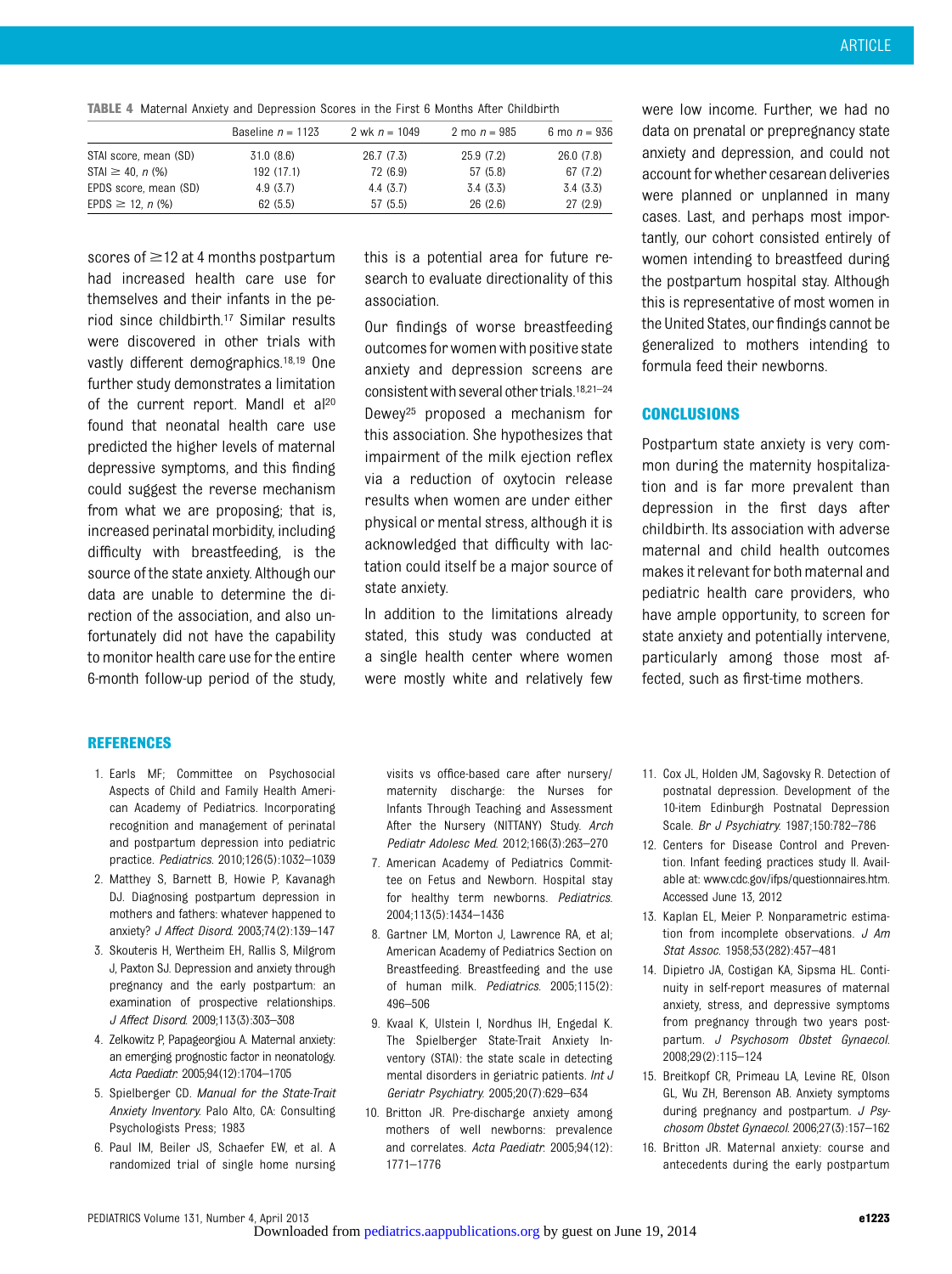period. Depress Anxiety. 2008;25(9):793– 800

- 17. Webster J, Pritchard MA, Linnane JW, Roberts JA, Hinson JK, Starrenburg SE. Postnatal depression: use of health services and satisfaction with health-care providers.  $J$  Oual Clin Pract. 2001;21(4):144–148
- 18. Chung EK, McCollum KF, Elo IT, Lee HJ, Culhane JF. Maternal depressive symptoms and infant health practices among low-income women. Pediatrics. 2004;113(6). Available at: www. pediatrics.org/cgi/content/full/113/6/e523
- 19. Eilat-Tsanani S, Merom A, Romano S, Reshef A, Lavi I, Tabenkin H. The effect of post-

partum depression on women's consultations with physicians. Isr Med Assoc J. 2006;8(6):406–410

- 20. Mandl KD, Tronick EZ, Brennan TA, Alpert HR, Homer CJ. Infant health care use and maternal depression. Arch Pediatr Adolesc Med. 1999;153(8):808–813
- 21. Clifford TJ, Campbell MK, Speechley KN, Gorodzinsky F. Factors influencing full breastfeeding in a southwestern Ontario community: assessments at 1 week and at 6 months postpartum. J Hum Lact. 2006;22(3):292–304
- 22. Zanardo V, Gasparetto S, Giustardi A, et al. Impact of anxiety in the puerperium on

breast-feeding outcomes: role of parity. J Pediatr Gastroenterol Nutr. 2009;49(5):631– 634

- 23. Papinczak TA, Turner CT. An analysis of personal and social factors influencing initiation and duration of breastfeeding in a large Queensland maternity hospital. Breastfeed Rev. 2000;8(1):25–33
- 24. Britton JR. Postpartum anxiety and breast feeding. J Reprod Med. 2007;52(8): 689–695
- 25. Dewey KG. Maternal and fetal stress are associated with impaired lactogenesis in humans. J Nutr. 2001;131(11):3012S–3015S